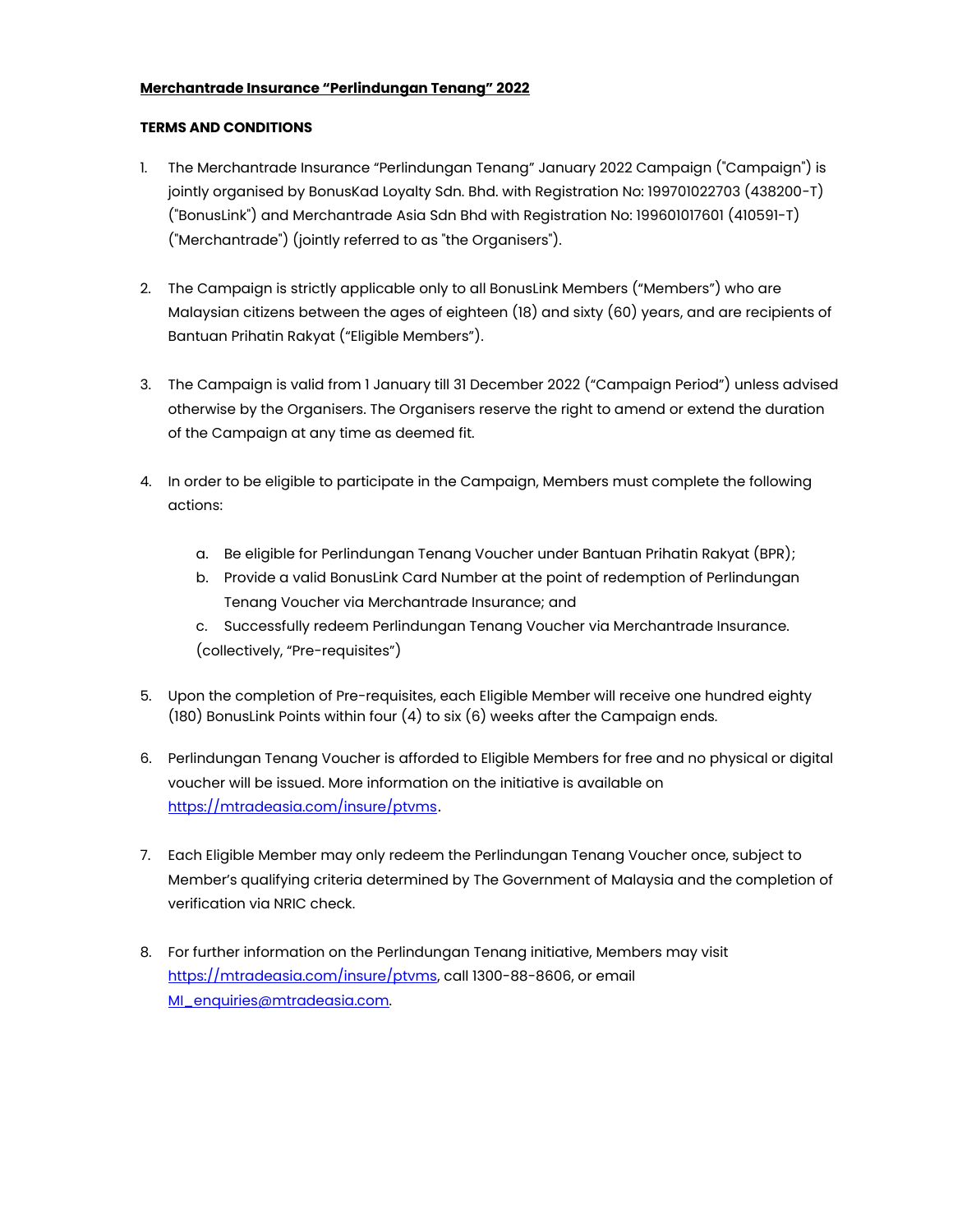## **GENERAL TERMS & CONDITIONS**

- 1. By participating in this Campaign, Members are deemed to have read, understood and agreed to be legally bound by the Terms and Conditions of this Campaign as stated herein and any additional Terms and Conditions stipulated by the Organisers from time to time (as may be applicable) including all decisions of the Organisers in all matters without limitation or qualification related thereto.
- 2. All Organisers' decisions on all matters including but not limited to the eligibility of the Members and/or Campaign mechanics for this Campaign or in the event of any dispute shall be final and binding and no correspondence or appeals shall be entertained.
- 3. The Organisers reserve the absolute right, at any time, to verify the validity of any successful actions pursuant to Clause 4 above and/or Eligible Members at any point in time.
- 4. The Organisers reserve the absolute right to revise the BonusLink Points to be awarded from time to time without any prior notice to any party including but not limited to the Members.
- 5. The Organisers reserve the right at their sole discretion to disqualify any Member and/or to retract or forfeit the award of BonusLink Points from any Member if they believe the Member has (singularly or jointly with any other Member) undertaken fraudulent practice and/or activities to earn the BonusLink Points or undertaken any activities that are or may be harmful to this Campaign or to the Organisers.
- 6. The Organisers reserve the absolute right to cancel, terminate or suspend the Campaign with or without any prior notice and/or assigning any reason. For the avoidance of doubt, any cancellation, termination or suspension of the Campaign by the Organisers shall not entitle any party including but not limited to the Members to any claim or compensation against the Organisers for any and all losses and/or damages suffered or incurred as a direct or indirect result of the act of cancellation, termination or suspension.
- 7. The Terms and Conditions contained herein, as the same may be amended from time to time, shall prevail over any inconsistent terms, conditions, provisions or representations contained in any other promotional and/or advertising materials for the Campaign. In the event of any conflict or inconsistency between the English version and any translation thereof, the English version of the Terms and Conditions shall prevail.
- 8. The Organisers reserve the sole and absolute right to vary, delete and/or add to any of these Terms and Conditions (wholly or in part) from time to time in such manner as the Organisers deem appropriate without giving any prior notice to any party including but not limited to the Members.